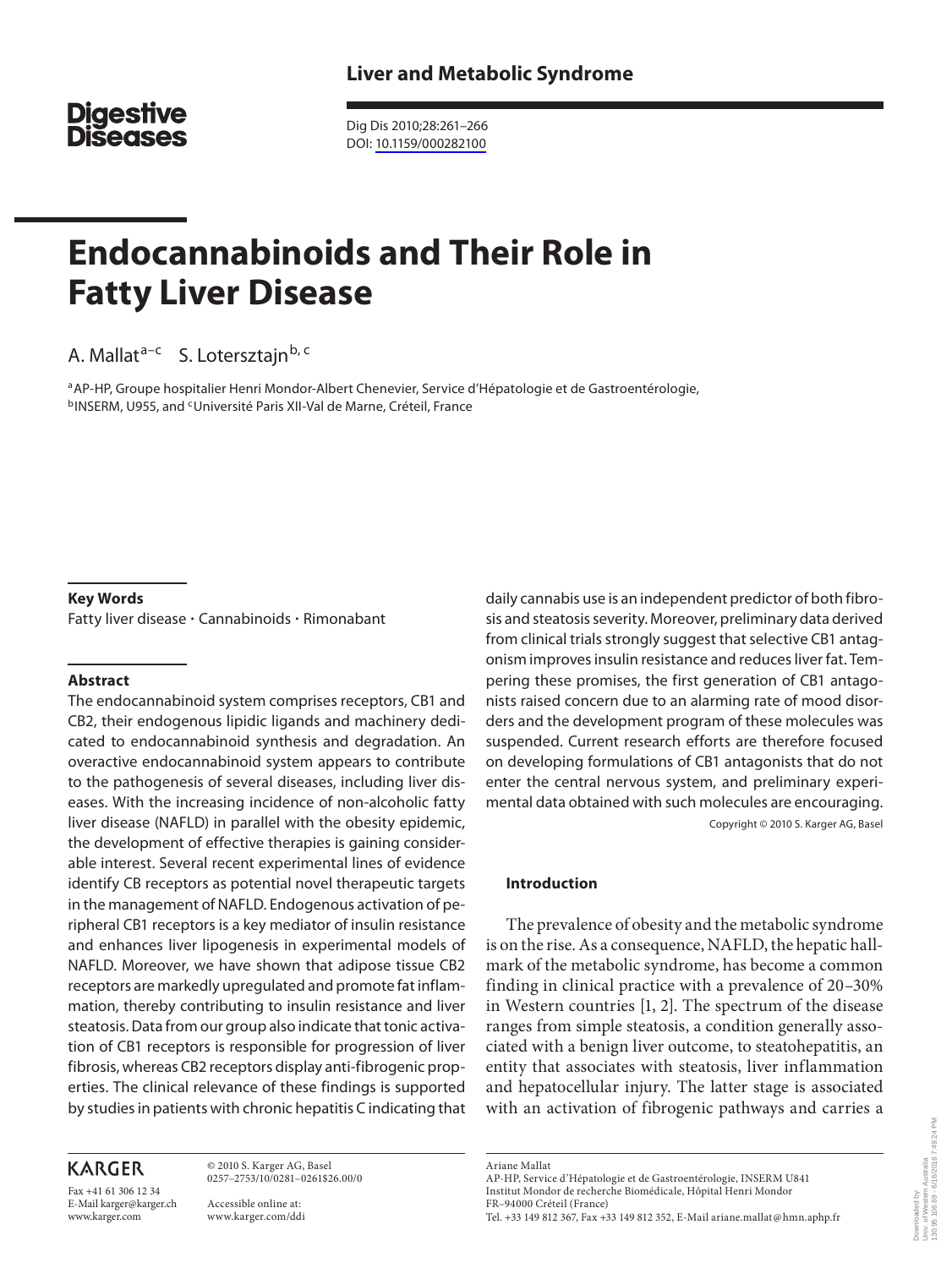10–20% risk of cirrhosis after 10–20 years [3] . As underscored in several recent studies, NASH is entailed with increased liver-related mortality due to end-stage liver disease or development of hepatocellular carcinoma [4]. Management of NAFLD remains a major challenge as no treatment has been approved for this indication as yet. Therapeutic strategies currently aim to decrease insulin resistance as well as the processes leading to necroinflammation and hepatic fibrosis. In this context, modulation of cannabinoid receptors is emerging as a potential novel therapeutic approach. These receptors are part of a novel signaling pathway, known as the endocannabinoid system, that is increasingly incriminated in a variety of physiological and pathological conditions.

#### **The Endocannabinoid System**

 Preparations of the hemp plant *Cannabis sativa* have been used for medicinal purposes over centuries.  $\Delta$ 9-tetrahydrocannainol (THC) was identified in 1964 as the predominant cannabinoid compound responsible for the psychoactive effects of marijuana. Two decades later, CB1 and CB2 cannabinoid receptors were identified as receptors for phytocannabinoids, paving the way for the characterization of the endocannabinoid system that now comprises CB receptors, bioactive lipidic endocannabinoid ligands and enzymes involved in their biosynthetic and degradative pathways [5, 6].

 CB1 and CB2 receptors are 44% identical and belong to the G protein-coupled receptor family. CB1 receptors are expressed at high levels in the brain and at lower levels in a large number of peripheral tissues [5, 6]. These receptors are exclusively responsible for the central psychotropic and behavioral effects of cannabinoids and are also engaged in a wide variety of peripheral functions, such as the control of energy homeostasis, cardiovascular function and reproduction, etc. [6-8]. In contrast, CB2 receptors are mainly expressed in the periphery, predominantly by immune cells, and play a key role in inflammatory processes [9, 10]. In addition, several studies have shown that endocannabinoids may also bind other receptors and stimulate nonreceptor-mediated pathways. Cannabinoid receptors signal through Gi/o-dependent pathways, eliciting inhibition of adenylyl cyclase, stimulation of MAP kinases and PI3 kinase, and CB1-dependent modulation of calcium and potassium channels. Moreover, G protein-independent pathways have also been identified, including ceramide production and COX-2 induction [11].

 Ligands for CB receptors include phytocannabinoids and fatty acid-derived endocannabinoids with predominantly autocrine/paracrine effects, owing to their lipophilic properties  $[5-7, 12]$ .  $\Delta$ 9-tetrahydrocannainol (THC), the major psychoactive ingredient of *C. sativa,* binds CB1 and CB2 receptors with similar affinity [13]. Among endocannabinoids, anandamide (arachidonoyl ethanolamide) and 2-arachidonoyl glycerol (2-AG) are the two best studied. Anandamide is a major CB1 ligand and shows low affinity for CB2 receptors, whereas 2-AG is a full agonist for both CB1 and CB2 receptors. Both compounds are synthesized from distinct membrane phospholipid precursors via parallel pathways involving phospholipase D for anandamide and diacylglycerol lipase for 2-AG. Following receptor binding, arachidonoyl ethanolamide and 2-AG rapidly undergo cellular reuptake by a specific transporter prior to degradation by fatty acid amide hydrolase and monoacylglycerol lipase, respectively. Lipid mediators other than anandamide and 2-AG have been reported to bind CB receptors, but their biological significance remains undetermined [14, 15]. Synthesis of endocannabinoids is immediately followed by release, so that in the absence of storage, tissue levels vary according to their rate of synthesis and degradation  $[7]$ .

 Pharmacological modulators of cannabinoid receptors and mouse strains deficient in these receptors have been key tools in uncovering a growing list of functions regulated by endocannabinoids in physiological and pathological conditions. As a result, a growing body of literature that indicates an overactive endocannabinoid system is a critical mediator in various acute and liver conditions, such as cirrhotic portal hypertension, metabolic and ethanol-induced fatty liver, ischemia reperfusion and the scarring process associated with chronic liver disease, has recently accumulated [16–22] .

#### **Modulators of CB Receptors for Pharmacotherapy: Hopes and Concerns**

Rimonabant (Acomplia®, Sanofi-Aventis) was the first selective CB1 ligand introduced into clinical practice. As an antagonist/inverse agonist, the compound can affect constitutive endocannabinoid signaling in the absence of CB1 receptor stimulation [23] . The molecule was initially developed for the management of obesity [24–27] because of its ability to reduce central orexigenic effects of endocannabinoids and its positive impact on body weight in preclinical studies. It soon became clear that CB1 antago-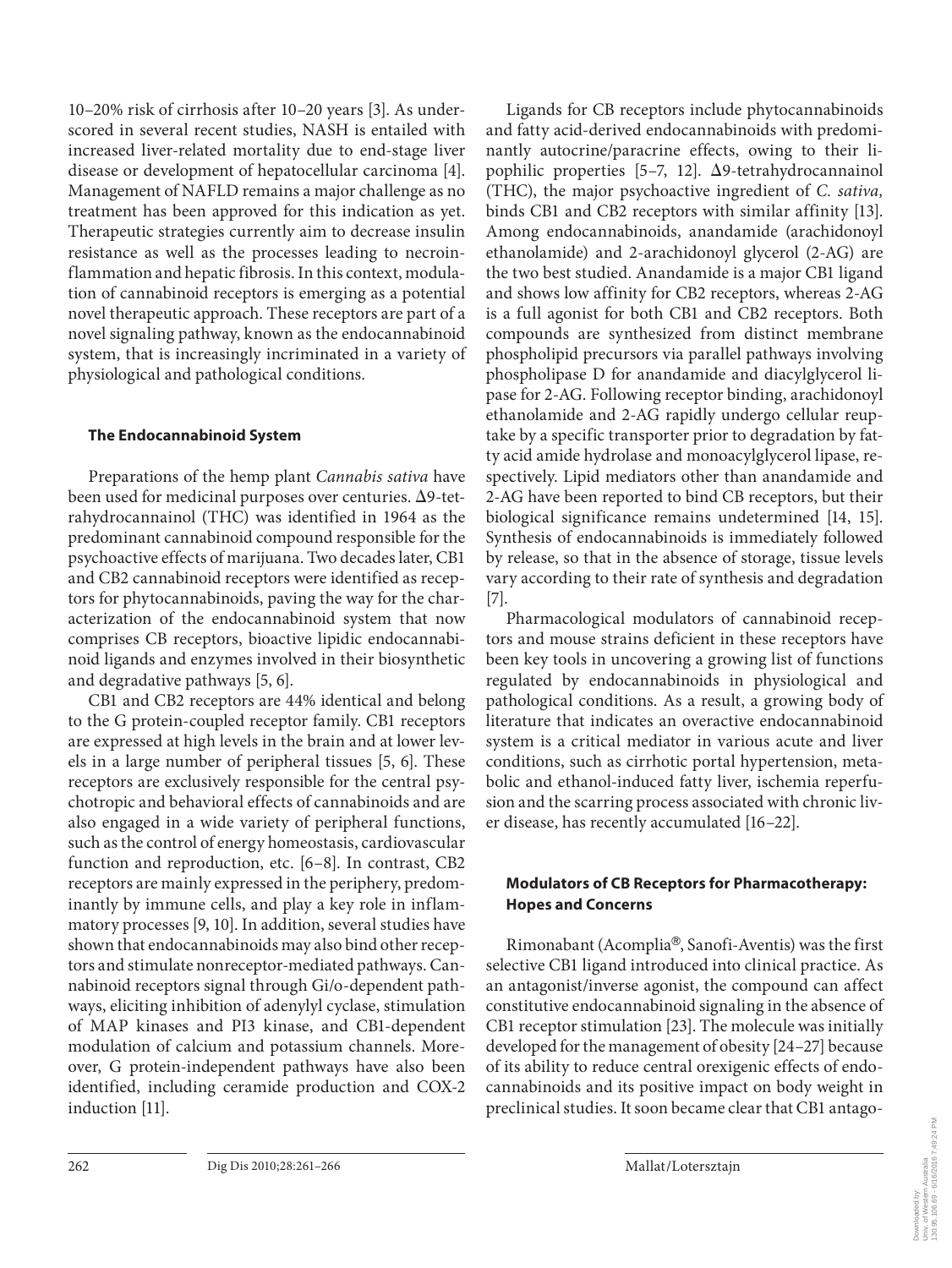nism also ameliorates obesity-associated dyslipidemia, waist circumference and insulin resistance to a greater extent than what would have been expected from weight loss alone [24-27]. In keeping with clinical data, parallel laboratory studies uncovered significant peripheral effects of CB1 antagonism on features of the metabolic syndrome associated to obesity. Thus, treatment of HFD mice with rimonabant increases adipose tissue energy expenditure and lipolysis [28]. In addition, rimonabant stimulates glucose uptake both in skeletal muscles [29, 30] and adipose tissue [31] , and increases fat synthesis of adiponectin [32, 33], thereby improving insulin resistance. Altogether, these observations led to further trials assessing the impact of the molecule on diabetes, dyslipidemia and cardiovascular risk in obese patients [34–37] . In parallel, rimonabant and other CB1 receptor/antagonists were assayed for their benefit on alcohol dependence, tobacco withdrawal and in neurodegenerative disorders [7]. Unfortunately, these exciting advances were rapidly clouded by the alarming incidence of central side effects, which included nausea, anxiety, sleep disorders and depression. Considering the unfavorable balance of adverse effects with respect to benefits in obese patients, the European Medicine Agency recommended marketing withdrawal of the drug in October 2008, and ongoing clinical development of other CB1 antagonists/inverse agonists not yet approved was halted around the same time [23].

 Modulation of CB2 receptors is also emerging as a potential therapeutic strategy, predominantly in inflammatory conditions such as pain, atherosclerosis and allergies [7, 38]. However, ligands of CB2 receptors have not reached a clinical stage as yet. Nevertheless, these compounds are devoid of central side effects and, therefore, are of growing interest.

## **Beneficial Effects of Cannabinoid Receptor Antagonism in NAFLD**

## *CB1 Receptors Promote Metabolic Steatosis and Insulin Resistance*

 Recent experimental and clinical studies indicate that de novo liver fat synthesis accounts for a significant source of triglycerides in steatotic livers [39, 40]. This enhancement of liver lipogenesis has been linked to an overactivation of the CB1 tone in obese mice, with an induction of CB1 receptors in hepatocytes and an increase in liver levels of anandamide [19, 41] . Conversely, genetically obese fa/fa rats treated with rimonabant show reversal

of hepatic steatosis and improved insulin sensitivity [32] . In order to determine the specific role of the hepatocyte CB1 receptor, experiments have been conducted in mice bearing a selective deletion of CB1 receptors in hepatocytes. Interestingly, these animals are protected from diet-induced steatosis and insulin resistance, although they do become obese [20]. Finally, studies in cultured hepatocytes indicate that upregulated CB1 receptors directly enhance lipid accumulation in hepatocytes by stimulating lipogenic pathways and inhibiting fatty acid  $\beta$ -oxidation [19, 20, 42] . Collectively, these data indicate that peripheral overactivation of CB1 receptors promotes obesity-associated fatty liver and insulin resistance. Aside from its contribution to steatogenesis, CB1-dependent endogenous cannabinoid tone may also favor the inflammatory response associated with NASH. Thus, it has been shown that endogenous CB1 activation reduces secretion of adiponectin [33], an adipocytokine with potent antiinflammatory effects in the liver [43]. In keeping with these observations, administration of rimonabant to genetically obese rats induces a significant improvement in the hepatic inflammatory response [32] .

 Data from epidemiological and therapeutic studies also support the causal role of cannabinoids in the pathogenesis of steatosis. Thus, in patients with chronic hepatitis C, daily cannabis use has been identified as an independent predictor of the presence of severe steatosis [44] . Moreover, analysis of data pooled over one year from four pivotal trials in overweight patients showed a significant decrease in alanine aminotransferase in patients under rimonabant [27]. The ADAGIO trial in 800 patients with abdominal obesity and dyslipidemia recently reported similar findings [37]. Interestingly, a computed tomography substudy evaluated the distribution of fat depots and demonstrated for the first time in humans that rimonabant induces preferential loss of visceral fat over subcutaneous fat and reduces liver steatosis. Overall, these results provide convergent evidences for a steatogenic role of CB1 receptors in patients with NAFLD.

# *Pro-Inflammatory Effects of CB2 Receptors in Fat Tissue Participate in the Pathogenesis of NAFLD*

 It is well established that low-grade adipose tissue inflammation associated with obesity contributes to insulin resistance and NAFLD [43, 45]. Since CB2 receptors are potent regulators of innate immunity [9], we investigated their potential role in the pathogenesis of obesityassociated NAFLD. We found that in obese mice, CB2 receptors are markedly upregulated in the visceral adipose tissue and promote fat inflammation [46]. More-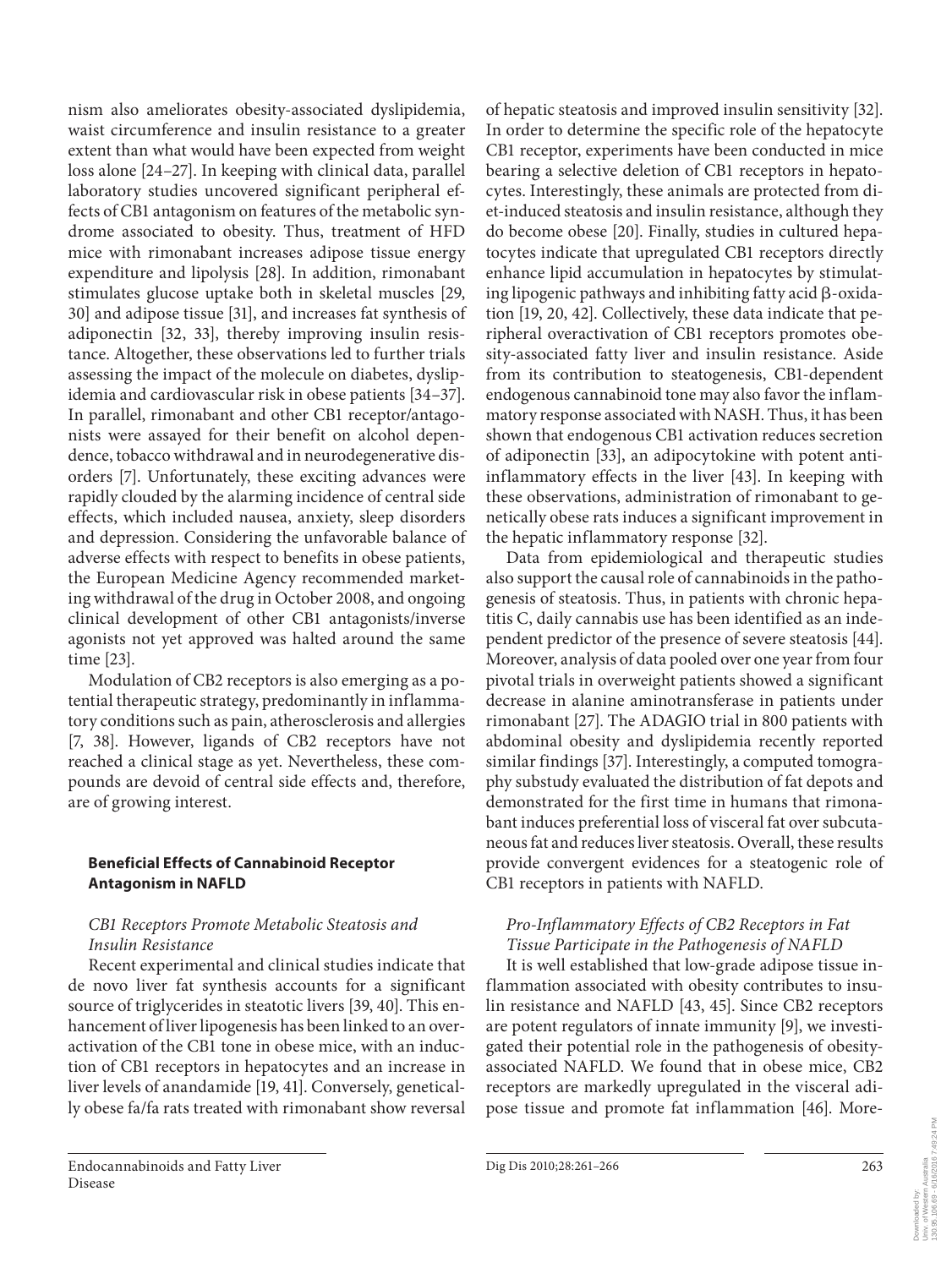over, treatment with the CB2 agonist JWH-133 enhances insulin resistance and steatosis in these animals; in contrast, CB2-deficient animals show improved glucose tolerance and resistance to fatty liver [46] . Collectively, these preclinical data indicate that CB2-induced fat inflammation contributes to the pathogenesis of obesity-associated insulin resistance and fatty liver. The role of CB2 receptors in obese patients remains to be investigated. Interestingly, it has been shown that circulating levels and adipose tissue production of 2-AG are elevated in obese patients [47, 48], suggesting that the endogenous CB2 tone is also enhanced in obese patients.

# *CB Receptors Regulate Liver Fibrogenesis and Portal Hypertension*

 Activation of fibrogenic pathways is a critical mechanism associated with the transition from isolated steatosis to steatohepatitis. Studies from our lab and other groups strongly suggest a major impact of the endocannabinoid system in the regulation of liver fibrogenesis. Indeed, we found that CB1 and CB2 receptors are markedly upregulated in cirrhotic liver samples, primarily in hepatic myofibroblasts, and demonstrated that endogenous activation of CB1 receptors enhances fibrogenesis. Conversely, stimulation of CB2 receptors counteracts progression of fibrosis [21, 22] .

 Anti-fibrogenic properties of CB2 receptors were established using the CCl4 model, based on the findings that CB2-deficient mice show enhanced survival of liver fibrogenic cells resulting in increased fibrosis [22]. In keeping with our findings, a subsequent study in rats with established cirrhosis showed that administration of the CB2 agonist JWH-133 improves liver fibrosis, decreases the inflammatory infiltrate and reduces the density of hepatic myofibroblasts following increased apoptosis [49]. Overall, these data strongly suggest that selective CB2 agonists may prove useful in the management of hepatic fibrosis.

 The role of CB1 receptors in liver fibrosis was examined in models of carbon tetrachloride or thioacetamide intoxication and in bile duct-ligated animals: administration of rimonabant to wild-type mice or genetic inactivation of CB1 receptors were both associated with a significant reduction in fibrosis progression [21] . Pro-fibrogenic properties of CB1 receptors were ascribed to the presence of upregulated CB1 receptors in hepatic myofibroblasts, resulting in a combined mitogenic and antiapoptotic effect. Recently the anti-fibrotic potential of CB1 antagonism was also documented in a murine model of prolonged (9.5 months) high-fat feeding that recapitulates histological features of NASH, including steatosis, foci of inflammatory cells and significant fibrosis [50]. In these animals, administration of rimonabant after the onset of steatohepatitis reduced progression of fibrosis, as compared to control littermates.

 We further evaluated the clinical relevance of these experimental findings by investigating the impact of cannabis use on fibrosis severity in 270 individuals infected with hepatitis C virus. Daily cannabis consumption over the course of infection was a strong independent predictor of fibrosis severity, suggesting that CB1 signaling dominates over CB2 during chronic hepatitis C [51]. Similar findings were reported in an independent cohort of patients [52].

#### **Conclusion – Future Perspectives**

 Overall, there are overwhelming clinical and animal data supporting a major role of endocannabinoids in the pathogenesis of several features of NAFLD. Tempering these promises, concern for psychiatric safety of CB1 antagonists has unfortunately put an end to the clinical development of antagonists/inverse agonists that enter the brain. Nevertheless, considering the meaningful clinical benefits expected from therapeutic developments in liver diseases and other fields, research efforts should be pursued, and the challenge will be to design newer and more specific formulations such as neutral CB1 antagonists or molecules unable to cross the blood-brain barrier that might retain therapeutic properties without exposing patients to central side effects. Preliminary results recently reported support this approach with a novel peripherally restricted neutral CB1 receptor AM6545. Indeed, in obese mice, the compound elicits a sustained decrease in hepatic steatosis and an improvement in glucose tolerance, and shows no detectable effect on the central nervous system [53].

#### **Disclosure Statement**

The authors declare that no financial or other conflict of interest exists in relation to the content of the article.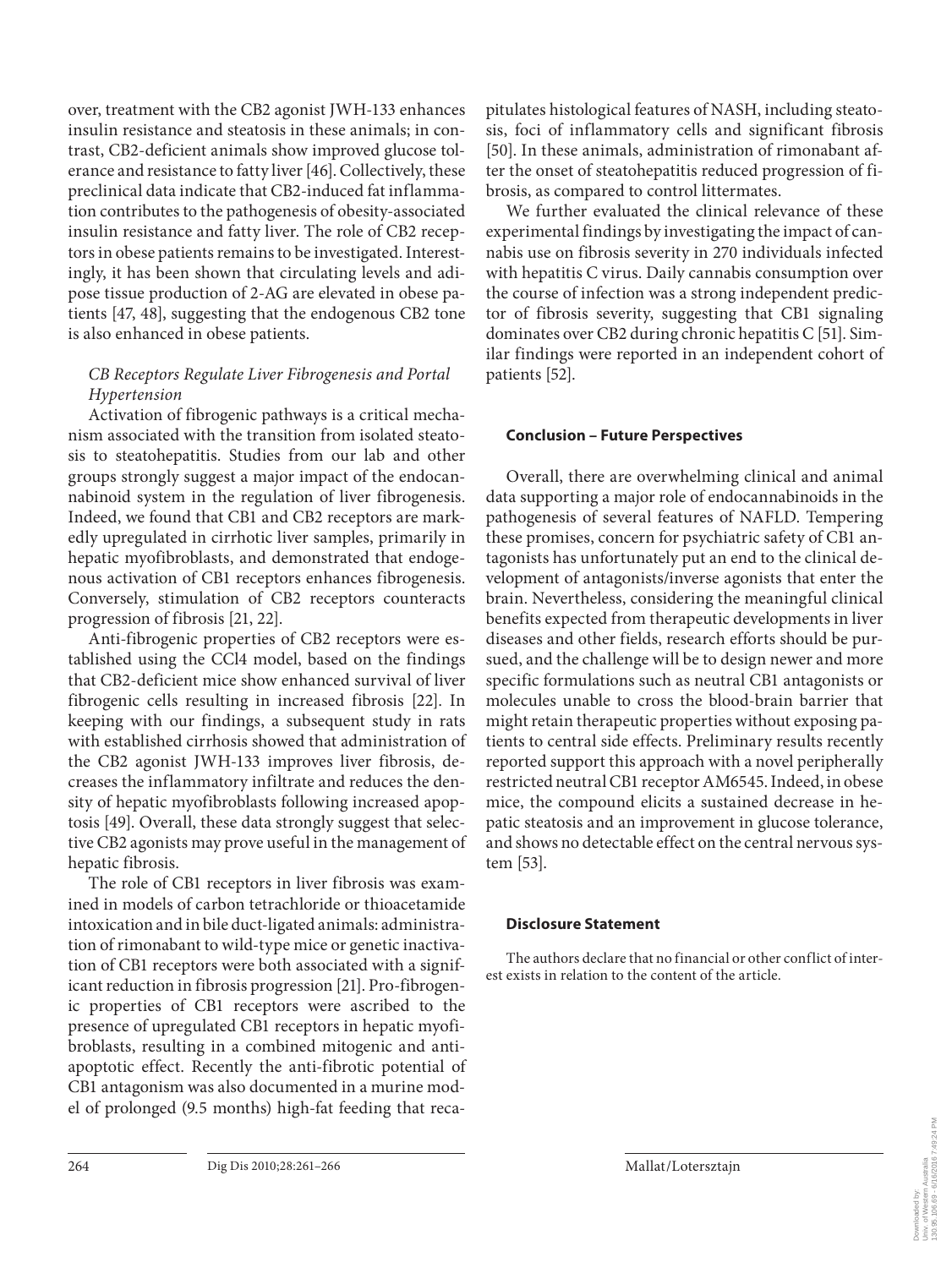#### **References**

- Non-alcoholic steatohepatitis: from cell biology to clinical practice. J Hepatol 2006;44: 197–208.
- 2 Parekh S, Anania FA: Abnormal lipid and glucose metabolism in obesity: implications for nonalcoholic fatty liver disease. Gastroenterology 2007;132:2191–2207.
- 3 Ong JP, Younossi ZM: Epidemiology and natural history of NAFLD and NASH. Clin Liver Dis 2007;11:1–16, vii.
- 4 Ratziu V, Poynard T: Assessing the outcome of nonalcoholic steatohepatitis? It's time to get serious. Hepatology 2006;44:802–805.
- >5 Mallat A, Lotersztajn S: Endocannabinoids > 18 as novel mediators of liver diseases. J Endocrinol Invest 2006;29:58–65.
- 6 Pacher P, Batkai S, Kunos G: The endocannabinoid system as an emerging target of pharmacotherapy. Pharmacol Rev 2006;58: 389–462.
- ▶ 7 Di Marzo V: Targeting the endocannabinoid ▶ 19 system: to enhance or reduce? Nat Rev Drug Discov 2008;7:438–455.
- 8 Mallat A, Lotersztajn S: Endocannabinoids and liver disease. I. Endocannabinoids and their receptors in the liver. Am J Physiol Gastrointest Liver Physiol 2008;294:G9–G12.
- $\triangleright$  9 Klein TW: Cannabinoid-based drugs as anti- $\triangleright$  20 inflammatory therapeutics. Nat Rev Immunol 2005;5:400–411.
- 10 Lotersztajn S, Teixeira-Clerc F, Julien B, Deveaux V, Ichigotani Y, Manin S, Tran-Van-Nhieu J, Karsak M, Zimmer A, Mallat A: CB2 receptors as new therapeutic targets for liver diseases. Br J Pharmacol 2008;153:286–289.
- 11 Guzman M, Galve-Roperh I, Sanchez C: Ceramide: a new second messenger of cannabinoid action. Trends Pharmacol Sci 2001;22: 19–22.
- 12 Kunos G, Osei-Hyiaman D, Liu J, Godlewski G, Batkai S: Endocannabinoids and the control of energy homeostasis. J Biol Chem 2008; 283:33021–33025.
- 13 Pertwee RG: The diverse CB1 and CB2 receptor pharmacology of three plant cannabinoids: delta9-tetrahydrocannabinol, cannabidiol and delta9-tetrahydrocannabivarin. Br J Pharmacol 2008;153:199–215.
- 14 Piomelli D, Giuffrida A, Calignano A, Rodriguez de Fonseca F: The endocannabinoid system as a target for therapeutic drugs. Trends Pharmacol Sci 2000;21:218–224.
- 15 Di Marzo V, Bifulco M, De Petrocellis L: The endocannabinoid system and its therapeutic exploitation. Nat Rev Drug Discov 2004;3: 25 771–784.
- 1 Cortez-Pinto H, de Moura MC, Day CP: 16 Ros J, Claria J, To-Figueras J, Planaguma A, 26 Van Gaal LF, Rissanen AM, Scheen AJ, Cejudo-Martin P, Fernandez-Varo G, Martin-Ruiz R, Arroyo V, Rivera F, Rodes J, Jimenez W: Endogenous cannabinoids: a new system involved in the homeostasis of arterial pressure in experimental cirrhosis in the rat. Gastroenterology 2002;122:85–93.
	- 17 Batkai S, Jarai Z, Wagner JA, Goparaju SK, 27 Varga K, Liu J, Wang L, Mirshahi F, Khanolkar AD, Makriyannis A, Urbaschek R, Garcia N Jr, Sanyal AJ, Kunos G: Endocannabinoids acting at vascular CB1 receptors mediate the vasodilated state in advanced liver cirrhosis. Nat Med 2001;7:827–832.
	- Jeong WI, Osei-Hyiaman D, Park O, Liu J, Batkai S, Mukhopadhyay P, Horiguchi N, Harvey-White J, Marsicano G, Lutz B, Gao B, Kunos G: Paracrine activation of hepatic CB1 receptors by stellate cell-derived endocannabinoids mediates alcoholic fatty liver. Cell Metab 2008;7:227–235.
	- 19 Osei-Hyiaman D, Depetrillo M, Pacher P, Liu J, Radaeva S, Batkai S, Harvey-White J, Mackie K, Offertaler L, Wang L, Kunos G: Endocannabinoid activation at hepatic CB(1) receptors stimulates fatty acid synthesis and contributes to diet-induced obesity. J > 30 Clin Invest 2005;115:1298–1305.
	- 20 Osei-Hyiaman D, Liu J, Zhou L, Godlewski G, Harvey-White J, Jeong WI, Batkai S, Marsicano G, Lutz B, Buettner C, Kunos G: Hepatic CB1 receptor is required for development of diet-induced steatosis, dyslipidemia, and insulin and leptin resistance in mice. J Clin Invest 2008;118:3160–3169.
	- 21 Teixeira-Clerc F, Julien B, Grenard P, Tran Van Nhieu J, Deveaux V, Li L, Serriere-Lanneau V, Ledent C, Mallat A, Lotersztajn S: CB1 cannabinoid receptor antagonism: a new strategy for the treatment of liver fibrosis. Nat Med 2006;12:671–676.
	- 22 Julien B, Grenard P, Teixeira-Clerc F, Van Nhieu JT, Li L, Karsak M, Zimmer A, Mallat ▶ 32 A, Lotersztajn S: Antifibrogenic role of the cannabinoid receptor CB2 in the liver. Gastroenterology 2005;128:742–755.
	- Janero DR, Makriyannis A: Cannabinoid receptor antagonists: pharmacological opportunities, clinical experience, and translational prognosis. Expert Opin Emerg Drugs 2009;14:43–65.
	- 24 Despres JP, Golay A, Sjostrom L: Effects of overweight patients with dyslipidemia. N Engl J Med 2005;353:2121–2134.
	- 25 Pi-Sunyer FX, Aronne LJ, Heshmati HM, Devin J, Rosenstock J: Effect of rimonabant, a cannabinoid-1 receptor blocker, on weight and cardiometabolic risk factors in overweight or obese patients: RIO-North America: a randomized controlled trial. JAMA 2006;295:761–775.
- Ziegler O, Rossner S: Effects of the cannabinoid-1 receptor blocker rimonabant on weight reduction and cardiovascular risk factors in overweight patients: 1-year experience from the RIO-Europe study. Lancet 2005;365:1389–1397.
- Van Gaal LF, Scheen AJ, Rissanen AM, Rossner S, Hanotin C, Ziegler O: Long-term effect of CB1 blockade with rimonabant on cardiometabolic risk factors: two year results from the RIO-Europe Study. Eur Heart J 2008;29:1761–1771.
- 28 Jbilo O, Ravinet-Trillou C, Arnone M, Buisson I, Bribes E, Peleraux A, Penarier G, Soubrie P, Le Fur G, Galiegue S, Casellas P: The CB1 receptor antagonist rimonabant reverses the diet-induced obesity phenotype through the regulation of lipolysis and energy balance. FASEB J 2005;19:1567–1569.
- 29 Liu YL, Connoley IP, Wilson CA, Stock MJ: Effects of the cannabinoid CB1 receptor antagonist SR141716 on oxygen consumption and soleus muscle glucose uptake in Lep(ob)/ Lep(ob) mice. Int J Obes (Lond) 2005;29: 183–187.
- Esposito I, Proto MC, Gazzerro P, Laezza C, Miele C, Alberobello AT, D'Esposito V, Beguinot F, Formisano P, Bifulco M: The cannabinoid CB1 receptor antagonist rimonabant stimulates 2-deoxyglucose uptake in skeletal muscle cells by regulating the expression of phosphatidylinositol-3-kinase. Mol Pharmacol 2008;74:1678–1686.
- 31 Nogueiras R, Veyrat-Durebex C, Suchanek PM, Klein M, Tschop J, Caldwell C, Woods SC, Wittmann G, Watanabe M, Liposits Z, Fekete C, Reizes O, Rohner-Jeanrenaud F, Tschop MH: Peripheral, but not central, CB1 antagonism provides food intake-independent metabolic benefits in diet-induced obese rats. Diabetes 2008;57:2977–2991.
	- 32 Gary-Bobo M, Elachouri G, Gallas JF, Janiak P, Marini P, Ravinet-Trillou C, Chabbert M, Cruccioli N, Pfersdorff C, Roque C, Arnone M, Croci T, Soubrie P, Oury-Donat F, Maffrand JP, Scatton B, Lacheretz F, Le Fur G, Herbert JM, Bensaid M: Rimonabant reduces obesity-associated hepatic steatosis and features of metabolic syndrome in obese Zucker fa/fa rats. Hepatology 2007;46:122– 129.
- rimonabant on metabolic risk factors in 33 Bensaid M, Gary-Bobo M, Esclangon A, Maffrand JP, Le Fur G, Oury-Donat F, Soubrie P: The cannabinoid CB1 receptor antagonist SR141716 increases Acrp30 mRNA expression in adipose tissue of obese fa/fa rats and in cultured adipocyte cells. Mol Pharmacol 2003;63:908–914.